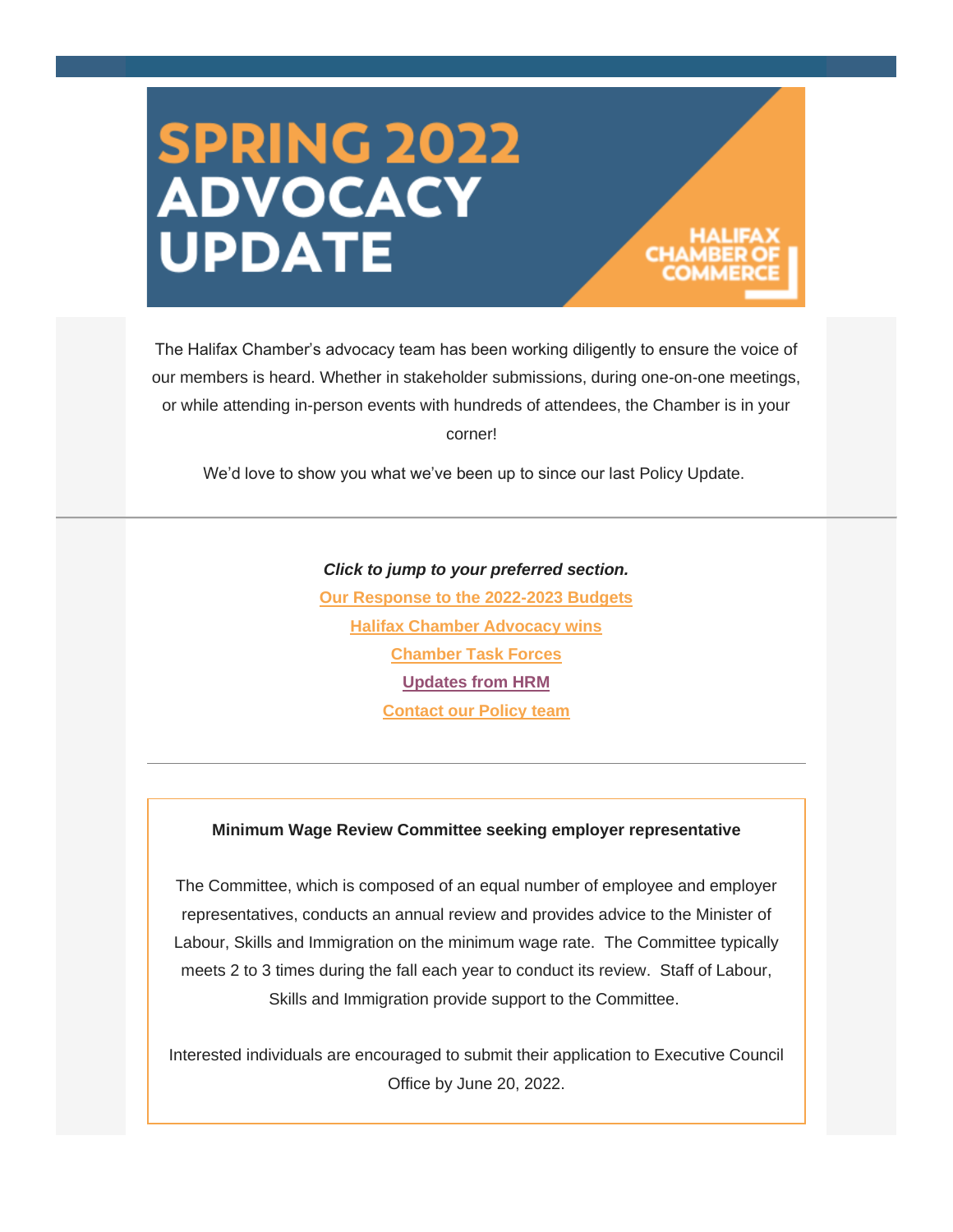

<span id="page-1-0"></span>With the passing of the provincial and municipal budgets, the Halifax Chamber has had time to reflect on our pre-budget submission recommendations and the budget items that either mirror these recommendations or missed the mark entirely. While restrictions have been lifted, and more people are visiting local restaurants and shops, there are still sectors facing a long road to recovery. The provincial and municipal budgets, while setting aside money for some of our most pressing issues, like healthcare and climate change, neglected to focus on the business community, a staple in many of our lives. Over the course of this article, we will delve a bit deeper into the budget items that we support and those that need more clarification or are just in fact, missing.

**[Read our response to the 2022-2023 budgets here.](https://halifaxchamber.us2.list-manage.com/track/click?u=aaef83e5eaecceb37d7dd79cf&id=64357c3759&e=4069260de3)**

<span id="page-1-1"></span>

# **Non-Resident Property Tax Reversed**

**Halifax Chamber Advocacy Wins**

The Halifax Chamber was pleased to see the non-resident property tax reversed. We are in support of affordable and sustainable housing and have offered many options both provincially and municipally to start to achieve this, but this tax would not have fixed the problem. We are grateful for the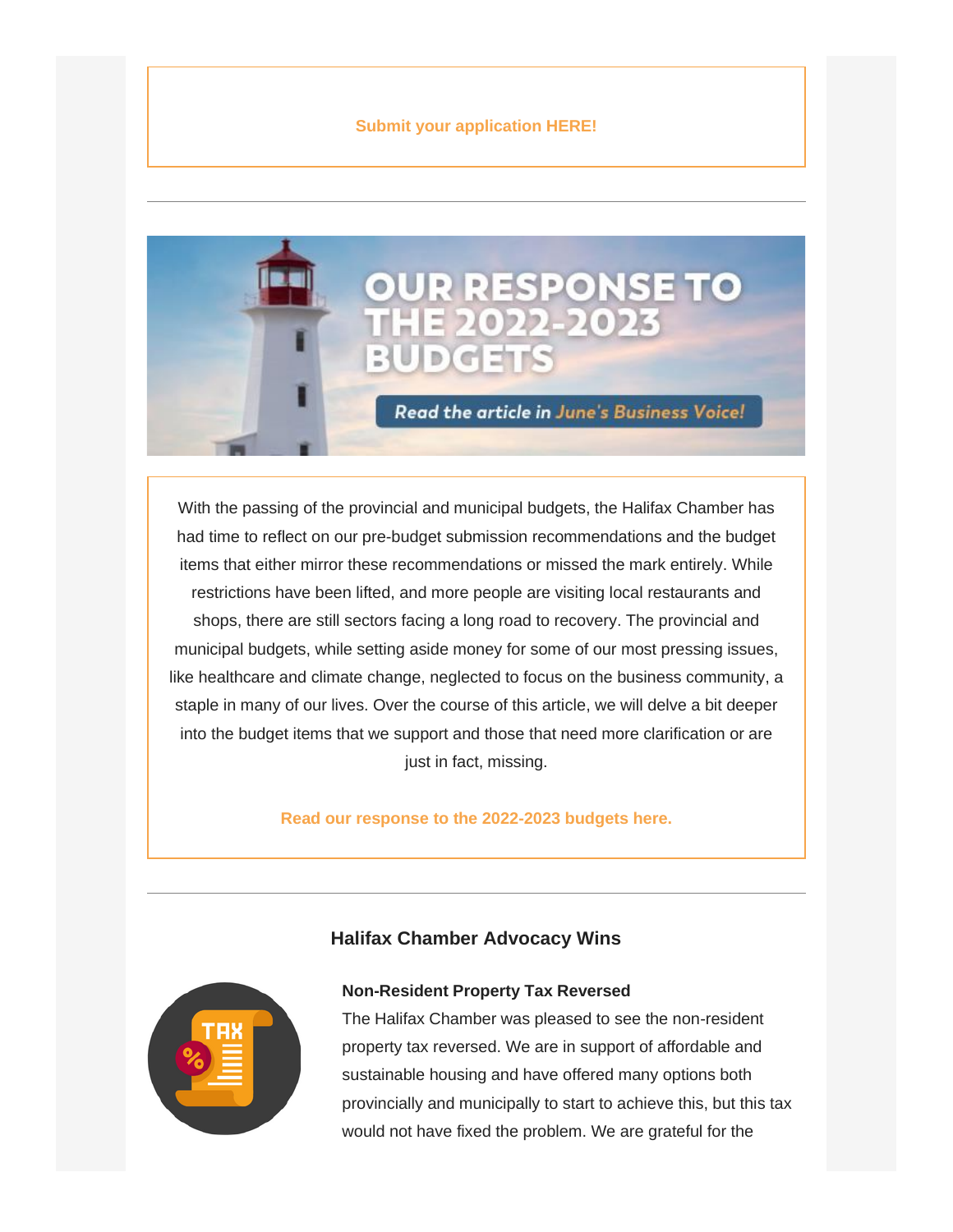opportunity to speak with the Premier and we'd like to thank him for consulting with the community when making this decision. Consultation is key to our continued growth and collaboration as a city and as a province. The Chamber will be releasing our statement on the housing crisis in the coming weeks with our recommendations for all levels of government

#### **Housing**

Our lobbying on behalf of affordable housing and housing affordability has impacted city hall and the province significantly, and federally as it was a significant part of the Federal budget. Minister Freeland virtually attended a meeting, and the Chamber, alongside the Canadian Global Cities Council, also lobbied the Feds to step into the housing crisis.

### **Childcare**

Successfully advocated for the change in requirements that were implemented by the Provincial government as part of the Federal Childcare deal.





#### **Rapid Testing**

The Chamber was the catalyst for the entire provincial business Rapid Testing Program.





#### **Childcare**

Successfully advocated for the change in requirements that were implemented by the Provincial government as part of the Federal Childcare deal.

## **50/30 Challenge**

Participation in the Federal 50/30 Challenge Leadership Team and the development of the Federal Publicly Available Specifications.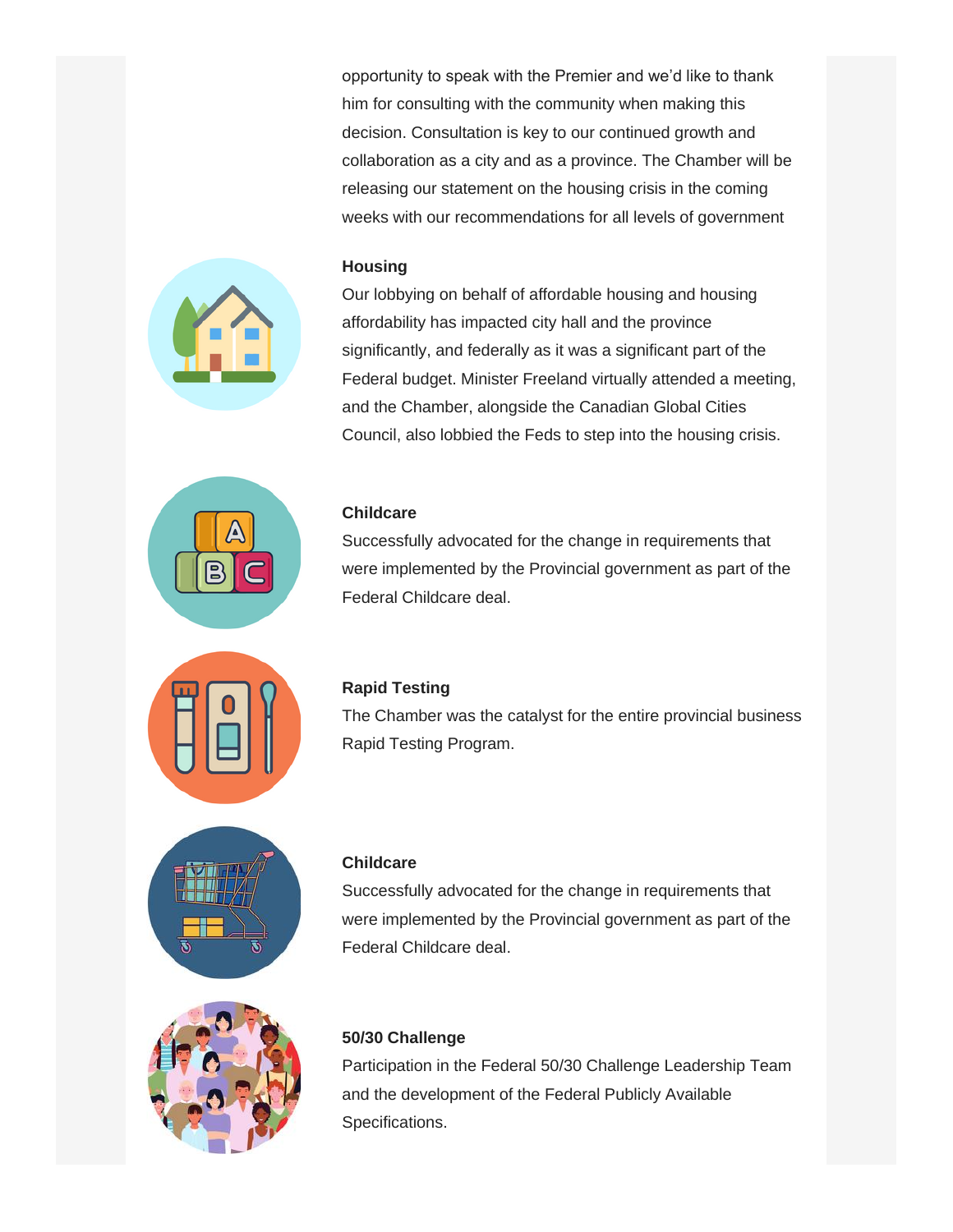

# <span id="page-3-0"></span>**THANK YOU!**

We want to thank our two past task force chairs, Michele Peveril and Caroline Wolfe Stewart, as we transition to new chairs. Their passion and commitment to the task force, the Chamber, and our members are second to none. We will certainly miss their leadership, but their dedication has left a great path to forge for the new chairs.

# **Task Force Update**

The Task Forces are a pivotal group for the Chamber, providing key discussion points, guest speaker suggestions, and recommendations for our core submissions. Each task force focuses on the pillars assigned through our strategic plan, enhancing the work of the Chamber to support our membership. To learn more about our task force, check out their links or reach out to **[Kathleen](mailto:kathleen@halifaxchamber.com)**.

**[Fostering Private Sector Growth](https://halifaxchamber.us2.list-manage.com/track/click?u=aaef83e5eaecceb37d7dd79cf&id=6e1a5340b3&e=4069260de3) | [Accessing a Skilled Workforce](https://halifaxchamber.us2.list-manage.com/track/click?u=aaef83e5eaecceb37d7dd79cf&id=3940a83bdd&e=4069260de3)** 

# <span id="page-3-1"></span>**Updates from the Halifax Regional Municipality (HRM)**

- **[Notice to Quick Service Restaurants Regarding Drive-Thru Litter](https://halifaxchamber.us2.list-manage.com/track/click?u=aaef83e5eaecceb37d7dd79cf&id=b076ba0c31&e=4069260de3)  [Receptacles](https://halifaxchamber.us2.list-manage.com/track/click?u=aaef83e5eaecceb37d7dd79cf&id=b076ba0c31&e=4069260de3)**
- **Memorandum - [Permitting, Planning, Licensing & Enforcement Project:](https://halifaxchamber.us2.list-manage.com/track/click?u=aaef83e5eaecceb37d7dd79cf&id=e200255629&e=4069260de3)  [Release 2 Implementation](https://halifaxchamber.us2.list-manage.com/track/click?u=aaef83e5eaecceb37d7dd79cf&id=e200255629&e=4069260de3)**